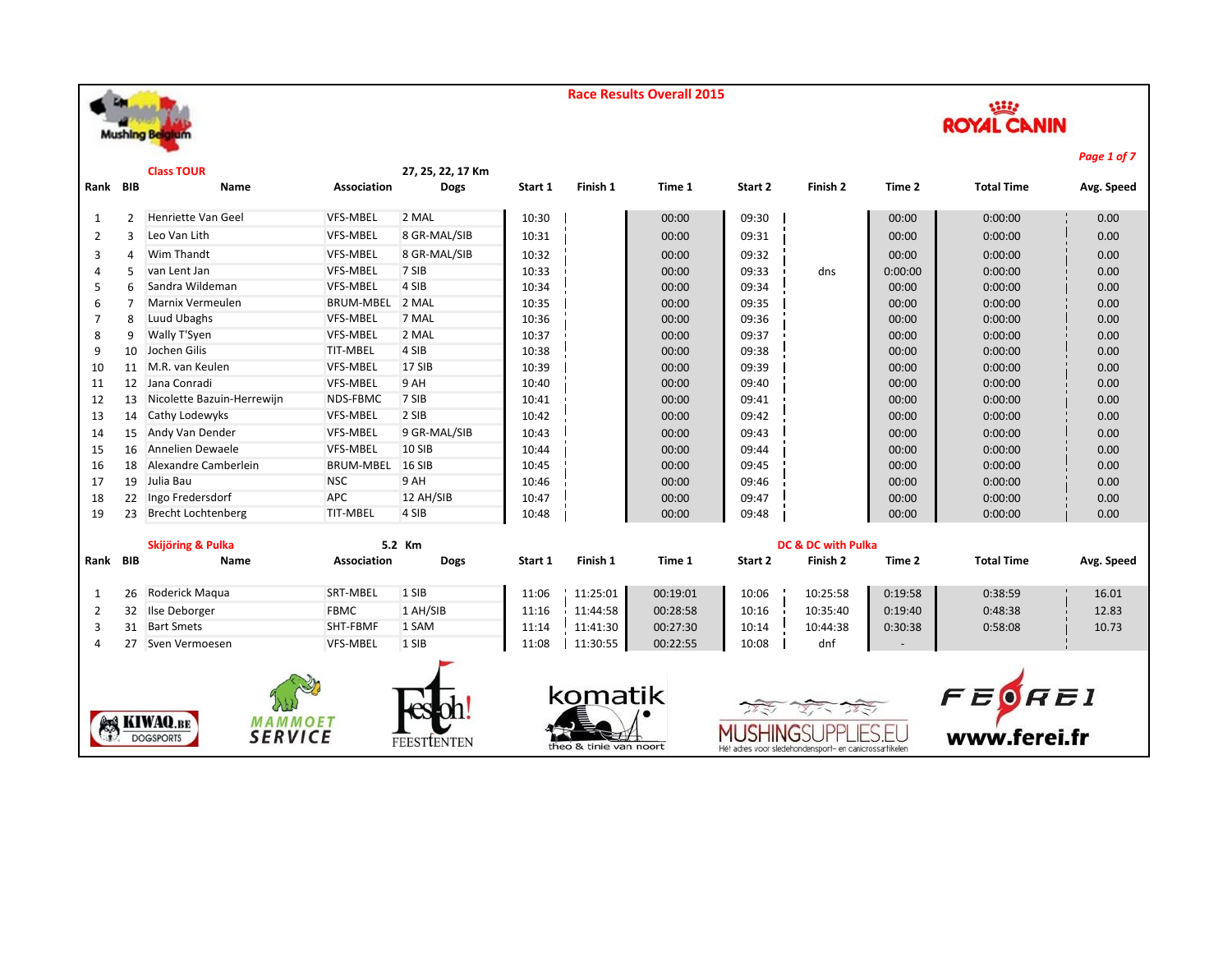

| 26652              |
|--------------------|
| <b>ROYAL CANIN</b> |

|                |                                                                                                        | <b>Scooter - 1 Dog Overall</b>     |                    | 5.2 Km      |         |                        |          |         | <b>DS1 Scooter</b> |         |                   | , agus of <i>r</i> |
|----------------|--------------------------------------------------------------------------------------------------------|------------------------------------|--------------------|-------------|---------|------------------------|----------|---------|--------------------|---------|-------------------|--------------------|
| Rank BIB       |                                                                                                        | Name                               | Association        | <b>Dogs</b> | Start 1 | Finish 1               | Time 1   | Start 2 | Finish 2           | Time 2  | <b>Total Time</b> | Avg. Speed         |
|                |                                                                                                        |                                    |                    |             |         |                        |          |         |                    |         |                   |                    |
| 1              | 33                                                                                                     | <b>Mario Vanstreels</b>            | <b>FBMC</b>        | 1 AH        | 11:22   | 11:35:26               | 00:13:26 | 10:22   | 10:34:51           | 0:12:51 | 0:26:17           | 23.74              |
| $\overline{2}$ | 82                                                                                                     | <b>Carlien Harms</b>               | <b>SCCNL</b>       | 1 AH        | 11:24   | 11:38:27               | 00:14:27 | 10:24   | 10:38:41           | 0:14:41 | 0:29:08           | 21.42              |
| 3              | 47                                                                                                     | Tim Van Brussel                    | <b>FBMC</b>        | 1 AH        | 11:46   | 12:01:14               | 00:15:14 | 10:46   | 11:01:02           | 0:15:02 | 0:30:16           | 20.62              |
| 4              | 41                                                                                                     | Laure Dupont                       | BRUM-MBEL 1 SIB    |             | 11:36   | 11:56:18               | 00:20:18 | 10:36   | 10:54:04           | 0:18:04 | 0:38:22           | 16.26              |
| 5              | 48                                                                                                     | Philip Van Craeyevelt              | <b>BRUM-MBEL</b>   | 1 MAL       | 11:48   | 12:11:09               | 00:23:09 | 10:48   | 11:10:23           | 0:22:23 | 0:45:32           | 13.70              |
| 6              | 43                                                                                                     | Jeremy Hayot                       | SRT-MBEL           | 1 MAL       | 11:38   | 11:58:41               | 00:20:41 | 10:38   | 11:03:37           | 0:25:37 | 0:46:18           | 13.48              |
| 7              | 45                                                                                                     | Delphine Ameziane                  | BRUM-MBEL 1 SIB    |             | 11:42   | 12:05:41               | 00:23:41 | 10:42   | 11:04:49           | 0:22:49 | 0:46:30           | 13.42              |
| 8              | 34                                                                                                     | Karen Junius                       | <b>VFS-MBEL</b>    | 1 MAL       | 11:52   | 12:14:44               | 00:22:44 | 10:52   | 11:15:50           | 0:23:50 | 0:46:34           | 13.40              |
| 9              | 35                                                                                                     | Thomas Dekyvere                    | VFS-MBEL           | 1 MAL       | 11:26   | 11:44:41               | 00:18:41 | 10:26   | 10:54:00           | 0:28:00 | 0:46:41           | 13.37              |
| 10             | 37                                                                                                     | Loic Huriaux                       | BRUM-MBEL 1 MAL    |             | 11:30   | 11:52:58               | 00:22:58 | 10:30   | 10:54:06           | 0:24:06 | 0:47:04           | 13.26              |
| 11             | 39                                                                                                     | Charissa Buekenberghs              | <b>FBMC</b>        | 1 AH        | 11:34   | 11:58:45               | 00:24:45 | 10:34   | 10:56:23           | 0:22:23 | 0:47:08           | 13.24              |
| 12             | 44                                                                                                     | Angelique Van buggenhout           | <b>BRUM-MBEL</b>   | 1 MAL       | 11:40   | 12:05:25               | 00:25:25 | 10:40   | 11:04:53           | 0:24:53 | 0:50:18           | 12.41              |
| 13             | 50                                                                                                     | <b>Christine Reip</b>              | SGT-FBMF           | 1 MAL       | 11:50   | 12:14:43               | 00:24:43 | 10:50   | 11:15:50           | 0:25:50 | 0:50:33           | 12.34              |
| 14             | 46                                                                                                     | Simone Jansen                      | VFS-MBEL           | 1 SH        | 11:44   | 12:07:56               | 00:23:56 | 10:44   | 11:11:23           | 0:27:23 | 0:51:19           | 12.16              |
| 15             | 38                                                                                                     | Johan Kielbaey                     | BRUM-MBEL 1 MAL    |             | 11:32   | 12:05:04               | 00:33:04 | 10:32   | 11:08:41           | 0:36:41 | 1:09:45           | 8.95               |
|                |                                                                                                        |                                    |                    |             |         |                        |          |         |                    |         |                   |                    |
|                |                                                                                                        | Scooter - 1 Dog                    |                    | 5.2 Km      |         |                        |          |         | <b>DS1 Scooter</b> |         |                   |                    |
| Rank BIB       |                                                                                                        | Name                               | <b>Association</b> | <b>Dogs</b> | Start 1 | Finish 1               | Time 1   | Start 2 | Finish 2           | Time 2  | <b>Total Time</b> | Avg. Speed         |
| 1              | 33                                                                                                     | <b>Mario Vanstreels</b>            | <b>FBMC</b>        | 1 AH        | 11:22   | 11:35:26               | 00:13:26 | 10:22   | 10:34:51           | 0:12:51 | 0:26:17           | 23.74              |
| $\overline{2}$ |                                                                                                        | 82 Carlien Harms                   | <b>SCCNL</b>       | 1 AH        | 11:24   | 11:38:27               | 00:14:27 | 10:24   | 10:38:41           | 0:14:41 | 0:29:08           | 21.42              |
| 3              | 47                                                                                                     | Tim Van Brussel                    | <b>FBMC</b>        | 1 AH        | 11:46   | 12:01:14               | 00:15:14 | 10:46   | 11:01:02           | 0:15:02 | 0:30:16           | 20.62              |
| 4              | 39                                                                                                     | <b>Charissa Buekenberghs</b>       | <b>FBMC</b>        | 1 AH        | 11:34   | 11:58:45               | 00:24:45 | 10:34   | 10:56:23           | 0:22:23 | 0:47:08           | 13.24              |
|                |                                                                                                        |                                    |                    |             |         |                        |          |         |                    |         |                   |                    |
|                |                                                                                                        | Scooter - 1 Dog                    |                    | 5.2 Km      |         | <b>DS1 Scooter NB1</b> |          |         |                    |         |                   |                    |
| Rank BIB       |                                                                                                        | Name                               | <b>Association</b> | <b>Dogs</b> | Start 1 | Finish 1               | Time 1   | Start 2 | Finish 2           | Time 2  | <b>Total Time</b> | Avg. Speed         |
| 1              | 41                                                                                                     | Laure Dupont                       | BRUM-MBEL 1 SIB    |             | 11:36   | 11:56:18               | 00:20:18 | 10:36   | 10:54:04           | 0:18:04 | 0:38:22           | 16.26              |
| 2              | 45                                                                                                     | Delphine Ameziane                  | <b>BRUM-MBEL</b>   | 1 SIB       | 11:42   | 12:05:41               | 00:23:41 | 10:42   | 11:04:49           | 0:22:49 | 0:46:30           | 13.42              |
| 3              |                                                                                                        | 46 Simone Jansen                   | VFS-MBEL           | 1 SIB       | 11:44   | 12:07:56               | 00:23:56 | 10:44   | 11:11:23           | 0:27:23 | 0:51:19           | 12.16              |
|                |                                                                                                        |                                    |                    |             |         |                        |          |         |                    |         |                   |                    |
|                |                                                                                                        |                                    |                    |             |         | komatik                |          |         |                    |         |                   |                    |
|                |                                                                                                        |                                    |                    |             |         |                        |          |         |                    |         | FEOREI            |                    |
|                |                                                                                                        | <b>EX KIWAQ.BE</b><br>MAMMOET      |                    |             |         |                        |          |         |                    |         |                   |                    |
|                |                                                                                                        | <b>SERVICE</b><br><b>DOGSPORTS</b> |                    |             |         |                        |          |         |                    |         | www.ferei.fr      |                    |
|                | theo & tinie van noort<br><b>FEESTIENTEN</b><br>Hét adres voor sledehondensport- en canicrossartikelen |                                    |                    |             |         |                        |          |         |                    |         |                   |                    |

*Page 2 of 7*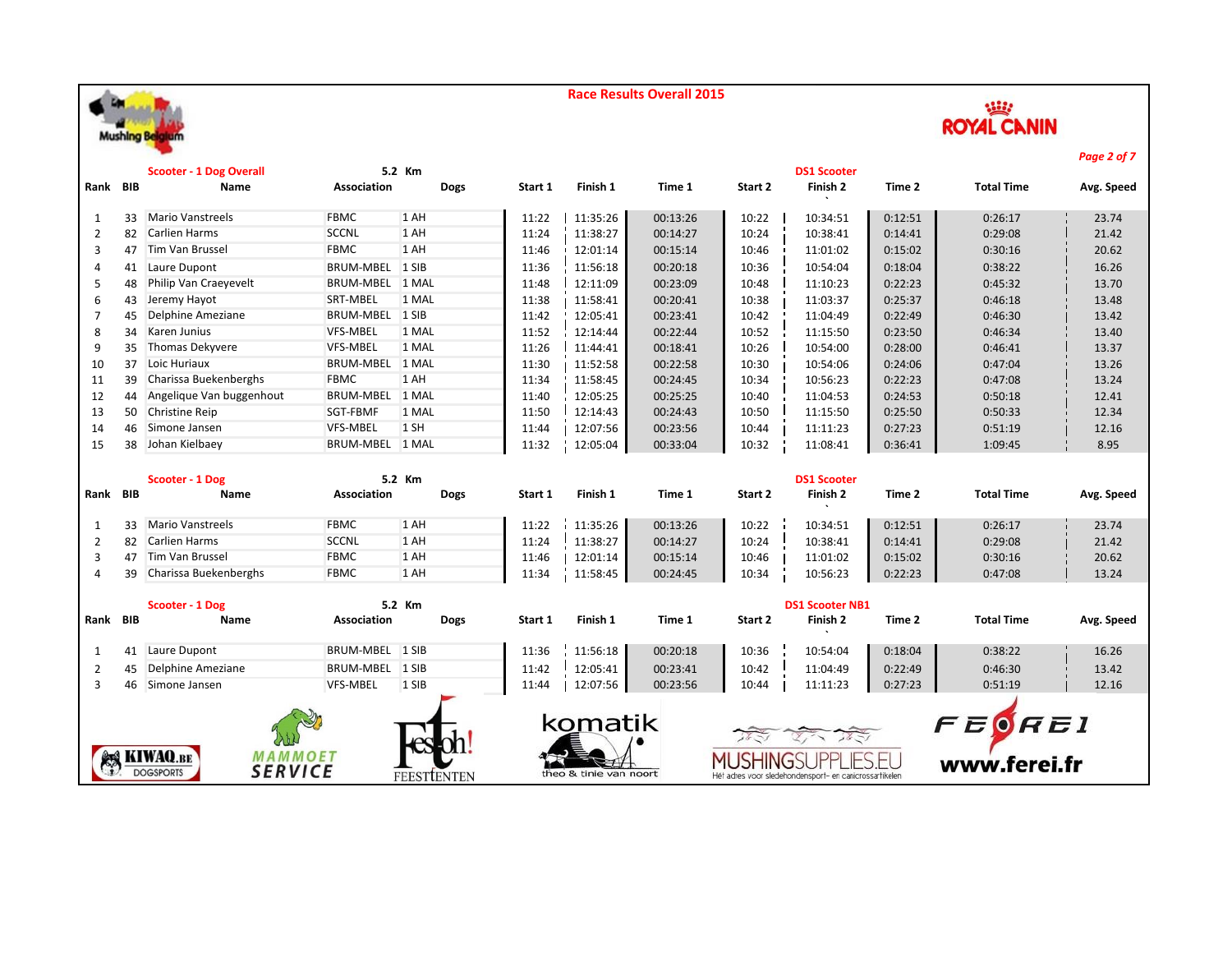**Mushing Belgium** 





|      |     |                                   |                    |             |         |          |          |         |                        |         |                   | Page 3 of 7 |
|------|-----|-----------------------------------|--------------------|-------------|---------|----------|----------|---------|------------------------|---------|-------------------|-------------|
|      |     | Scooter - 1 Dog                   |                    | 5.2 Km      |         |          |          |         | <b>DS1 Scooter NB2</b> |         |                   |             |
| Rank | BIB | Name                              | <b>Association</b> | <b>Dogs</b> | Start 1 | Finish 1 | Time 1   | Start 2 | Finish 2               | Time 2  | <b>Total Time</b> | Avg. Speed  |
| 1    | 48  | Philip Van Craeyevelt             | <b>BRUM-MBEL</b>   | 1 MAL       | 11:48   | 12:11:09 | 00:23:09 | 10:48   | 11:10:23               | 0:22:23 | 0:45:32           | 13.70       |
| 2    | 43  | Jeremy Hayot                      | SRT-MBEL           | 1 MAL       | 11:38   | 11:58:41 | 00:20:41 | 10:38   | 11:03:37               | 0:25:37 | 0:46:18           | 13.48       |
| 3    | 34  | Karen Junius                      | <b>VFS-MBEL</b>    | 1 MAL       | 11:52   | 12:14:44 | 00:22:44 | 10:52   | 11:15:50               | 0:23:50 | 0:46:34           | 13.40       |
|      | 35  | Thomas Dekyvere                   | <b>VFS-MBEL</b>    | 1 MAL       | 11:26   | 11:44:41 | 00:18:41 | 10:26   | 10:54:00               | 0:28:00 | 0:46:41           | 13.37       |
| 5    | 37  | Loic Huriaux                      | <b>BRUM-MBEL</b>   | 1 MAL       | 11:30   | 11:52:58 | 00:22:58 | 10:30   | 10:54:06               | 0:24:06 | 0:47:04           | 13.26       |
| 6    | 44  | Angelique Van buggenhout          | BRUM-MBEL 1 MAL    |             | 11:40   | 12:05:25 | 00:25:25 | 10:40   | 11:04:53               | 0:24:53 | 0:50:18           | 12.41       |
|      | 50  | <b>Christine Reip</b>             | SGT-FBMF           | 1 MAL       | 11:50   | 12:14:43 | 00:24:43 | 10:50   | 11:15:50               | 0:25:50 | 0:50:33           | 12.34       |
| 8    | 38  | Johan Kielbaey                    | BRUM-MBEL 1 MAL    |             | 11:32   | 12:05:04 | 00:33:04 | 10:32   | 11:08:41               | 0:36:41 | 1:09:45           | 8.95        |
|      |     |                                   |                    |             |         |          |          |         |                        |         |                   |             |
|      |     | <b>Bikejöring - 1 Dog Overall</b> |                    | 5.2 Km      |         |          |          |         | <b>DB</b>              |         |                   |             |
| Rank | BIB | <b>Name</b>                       | Association        | <b>Dogs</b> | Start 1 | Finish 1 | Time 1   | Start 2 | Finish 2               | Time 2  | <b>Total Time</b> | Avg. Speed  |
| 1    | 52  | Danny Lemmens                     | <b>FBMC</b>        | 1 AH        |         |          |          |         |                        |         |                   |             |
| 2    |     |                                   |                    |             | 12:00   | 12:10:30 | 00:10:30 | 11:00   | 11:10:15               | 0:10:15 | 0:20:45           | 30.07       |
|      | 60  | Carlien Harms                     | <b>SCCNL</b>       | 1 AH        | 12:14   | 12:24:40 | 00:10:40 | 11:14   | 11:24:31               | 0:10:31 | 0:21:11           | 29.46       |
| 3    | 54  | Ellen Poelmans                    | <b>FBMC</b>        | 1 AH        | 12:04   | 12:16:27 | 00:12:27 | 11:04   | 11:15:56               | 0:11:56 | 0:24:23           | 25.59       |
| 4    | 51  | Ann Vandervennet                  | <b>FBMC</b>        | 1 SIB       | 11:58   | 12:13:35 | 00:15:35 | 10:58   | 11:12:37               | 0:14:37 | 0:30:12           | 20.66       |
| 5    | 58  | Dominique Marin                   | <b>BRUM-MBEL</b>   | 1 SIB       | 12:10   | 12:25:58 | 00:15:58 | 11:10   | 11:25:10               | 0:15:10 | 0:31:08           | 20.04       |
| 6    | 59  | Angelique van de Merwe            | <b>MHSC</b>        | 1 SIB       | 12:12   | 12:29:16 | 00:17:16 | 11:12   | 11:29:01               | 0:17:01 | 0:34:17           | 18.20       |
|      | 42  | Jeroen van der Linde              | <b>VFS-MBEL</b>    | 1 SIB       | 12:16   | 12:35:19 | 00:19:19 | 11:16   | 11:35:47               | 0:19:47 | 0:39:06           | 15.96       |
| 8    | 57  | Vincent Heylen                    | SHT-FBMF           | 1 MAL       | 12:08   | 12:29:16 | 00:21:16 | 11:08   | 11:26:51               | 0:18:51 | 0:40:07           | 15.55       |
| 9    | 53  | Aline Louf                        | <b>BRUM-MBEL</b>   | 1 AH        | 12:02   | 12:26:59 | 00:24:59 | 11:02   | 11:22:28               | 0:20:28 | 0:45:27           | 13.73       |











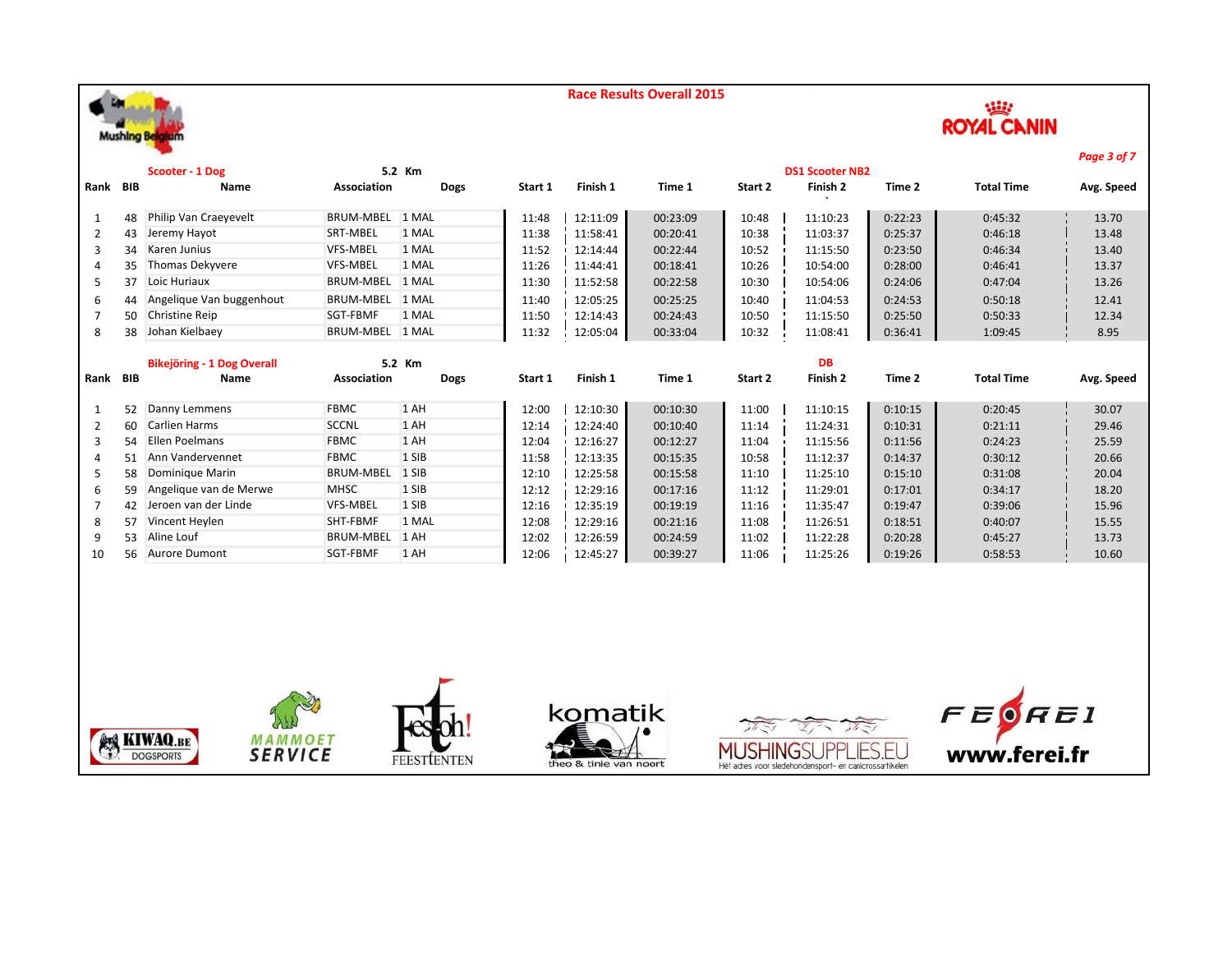



|                |    |                                |                    |                 |         |          |          |         |                            |         |                   | Page 4 of 7 |
|----------------|----|--------------------------------|--------------------|-----------------|---------|----------|----------|---------|----------------------------|---------|-------------------|-------------|
|                |    | <b>Scooter - 2 Dog Overall</b> |                    | 5.2 Km          |         |          |          |         | DS2 Scooter & 3 wheels Rig |         |                   |             |
| Rank BIB       |    | Name                           | Association        | <b>Dogs</b>     | Start 1 | Finish 1 | Time 1   | Start 2 | Finish 2                   | Time 2  | <b>Total Time</b> | Avg. Speed  |
| 1              |    | 74 Stijn Gyselinck             | <b>FBMC</b>        | 2 AH            | 13:00   | 13:10:38 | 00:10:38 | 12:00   | 12:09:39                   | 0:09:39 | 0:20:17           | 30.76       |
| $\overline{2}$ | 64 | Cedric Louis                   | <b>FBMC</b>        | 2 AH            | 12:44   | 12:55:03 | 00:11:03 | 11:44   | 11:54:59                   | 0:10:59 | 0:22:02           | 28.32       |
| 3              | 75 | Jan-Willem Verloigne           | <b>FBMC</b>        | 2 AH            | 13:02   | 13:13:01 | 00:11:01 | 12:02   | 12:13:01                   | 0:11:01 | 0:22:02           | 28.32       |
| $\Delta$       | 80 | <b>Tessa Philippaerts</b>      | <b>FBMC</b>        | 2 AH            | 13:12   | 13:23:28 | 00:11:28 | 12:12   | 12:22:44                   | 0:10:44 | 0:22:12           | 28.11       |
| 5              | 79 | Evi Van den Steen              | <b>FBMC</b>        | 2 AH            | 13:10   | 13:21:01 | 00:11:01 | 12:10   | 12:21:24                   | 0:11:24 | 0:22:25           | 27.84       |
| 6              | 67 | Sabine Vanderzwalmen           | <b>FBMC</b>        | 2 AH            | 12:50   | 13:02:07 | 00:12:07 | 11:50   | 12:00:35                   | 0:10:35 | 0:22:42           | 27.49       |
| 7              | 62 | <b>Patrick Bosmans</b>         | <b>FBMC</b>        | 2 AH            | 12:40   | 12:51:51 | 00:11:51 | 11:40   | 11:51:01                   | 0:11:01 | 0:22:52           | 27.29       |
| 8              | 68 | Virginie Brice                 | BRUM-MBEL 2 SIB    |                 | 12:52   | 13:03:33 | 00:11:33 | 11:52   | 12:03:25                   | 0:11:25 | 0:22:58           | 27.17       |
| 9              | 76 | Maqua Roderick                 | SRT-MBEL           | 2 SIB           | 13:04   | 13:15:42 | 00:11:42 | 12:04   | 12:15:34                   | 0:11:34 | 0:23:16           | 26.82       |
| 10             | 69 | <b>Francois Brice</b>          | BRUM-MBEL 2 SIB    |                 | 12:54   | 13:07:37 | 00:13:37 | 11:54   | 12:07:22                   | 0:13:22 | 0:26:59           | 23.13       |
| 11             | 87 | Ann Vandervennet               | <b>FBMC</b>        | 2 SIB           | 13:24   | 13:37:37 | 00:13:37 | 12:24   | 12:38:04                   | 0:14:04 | 0:27:41           | 22.54       |
| 12             | 71 | Jonathan Benois                | BRUM-MBEL 2 MAL    |                 | 12:58   | 13:12:41 | 00:14:41 | 11:58   | 12:12:13                   | 0:14:13 | 0:28:54           | 21.59       |
| 13             | 85 | Elier Isaac Pedroso Parra      | <b>VFS-MBEL</b>    | 2 MAL           | 13:20   | 13:35:45 | 00:15:45 | 12:20   | 12:35:35                   | 0:15:35 | 0:31:20           | 19.91       |
| 14             | 78 | Aurelien Delabaye              | BRUM-MBEL 2 SIB    |                 | 13:08   | 13:23:26 | 00:15:26 | 12:08   | 12:23:58                   | 0:15:58 | 0:31:24           | 19.87       |
| 15             | 66 | Alberto Armani                 | BRUM-MBEL 2 SIB    |                 | 12:48   | 13:07:38 | 00:19:38 | 11:48   | 12:01:13                   | 0:13:13 | 0:32:51           | 19.00       |
| 16             | 70 | Laurence Druel                 | BRUM-MBEL 2 SIB    |                 | 12:56   | 13:12:24 | 00:16:24 | 11:56   | 12:14:46                   | 0:18:46 | 0:35:10           | 17.74       |
| 17             | 77 | Danny van den Broek            | VFS-MBEL           | 2 SIB           | 13:06   | 13:22:15 | 00:16:15 | 12:06   | 12:25:36                   | 0:19:36 | 0:35:51           | 17.41       |
| 18             | 61 | Barend Claessens / RIG         | <b>TIT-MBEL</b>    | $2$ SIB + 6 min | 12:38   | 13:00:51 | 00:22:51 | 11:38   | 11:53:48                   | 0:15:48 | 0:38:39           | 16.14       |
| 19             | 65 | Eric Broodman                  | <b>VFS-MBEL</b>    | 2 MAL           | 12:46   | 13:05:17 | 00:19:17 | 11:46   | 12:05:28                   | 0:19:28 | 0:38:45           | 16.10       |
| 20             | 84 | Fabrizio Volino                | BRUM-MBEL 2 MAL    |                 | 13:18   | 13:39:25 | 00:21:25 | 12:18   | 12:40:39                   | 0:22:39 | 0:44:04           | 14.16       |
| 21             | 83 | Patrick Van Buyten             | BRUM-MBEL 2 MAL    |                 | 13:16   | 13:39:12 | 00:23:12 | 12:16   | 12:40:12                   | 0:24:12 | 0:47:24           | 13.16       |
| 22             | 86 | Tatiana Jansen-Oreshkina       | VFS-MBEL           | 2 SIB           | 13:22   | 13:50:52 | 00:28:52 | 12:22   | 12:47:19                   | 0:25:19 | 0:54:11           | 11.52       |
| 23             | 81 | <b>Agnes Conreux</b>           | SHT-FBMF           | 2 SIB           | 13:14   | 13:42:12 | 00:28:12 | 12:14   | 12:42:56                   | 0:28:56 | 0:57:08           | 10.92       |
| 24             | 63 | <b>Geraets Karel</b>           | VFS-MBEL           | 2 SIB           | 12:42   | 12:56:11 | 00:14:11 | 11:42   | dns                        |         |                   |             |
|                |    | Scooter - 2 Dog                |                    | 5.2 Km          |         |          |          |         | DS2 Scooter & 3 wheels Rig |         |                   |             |
| Rank BIB       |    | Name                           | <b>Association</b> | <b>Dogs</b>     | Start 1 | Finish 1 | Time 1   | Start 2 | Finish 2                   | Time 2  | <b>Total Time</b> | Avg. Speed  |
| 1              | 74 | <b>Stijn Gyselinck</b>         | <b>FBMC</b>        | 2 AH            | 13:00   | 13:10:38 | 00:10:38 | 12:00   | 12:09:39                   | 0:09:39 | 0:20:17           | 30.76       |
| $\overline{2}$ | 64 | Cedric Louis                   | <b>FBMC</b>        | 2 AH            | 12:44   | 12:55:03 | 00:11:03 | 11:44   | 11:54:59                   | 0:10:59 | 0:22:02           | 28.32       |
| 3              | 75 | Jan-Willem Verloigne           | <b>FBMC</b>        | 2 AH            | 13:02   | 13:13:01 | 00:11:01 | 12:02   | 12:13:01                   | 0:11:01 | 0:22:02           | 28.32       |
| 4              | 80 | <b>Tessa Philippaerts</b>      | <b>FBMC</b>        | 2 AH            | 13:12   | 13:23:28 | 00:11:28 | 12:12   | 12:22:44                   | 0:10:44 | 0:22:12           | 28.11       |
| 5              | 79 | Evi Van den Steen              | <b>FBMC</b>        | 2 AH            | 13:10   | 13:21:01 | 00:11:01 | 12:10   | 12:21:24                   | 0:11:24 | 0:22:25           | 27.84       |
| 6              | 67 | Sabine Vanderzwalmen           | <b>FBMC</b>        | 2 AH            | 12:50   | 13:02:07 | 00:12:07 | 11:50   | 12:00:35                   | 0:10:35 | 0:22:42           | 27.49       |

62 Patrick Bosmans FBMC 2 AH 12:40 12:51:51 00:11:51 11:40 11:51:01 0:11:01 0:22:52 27.29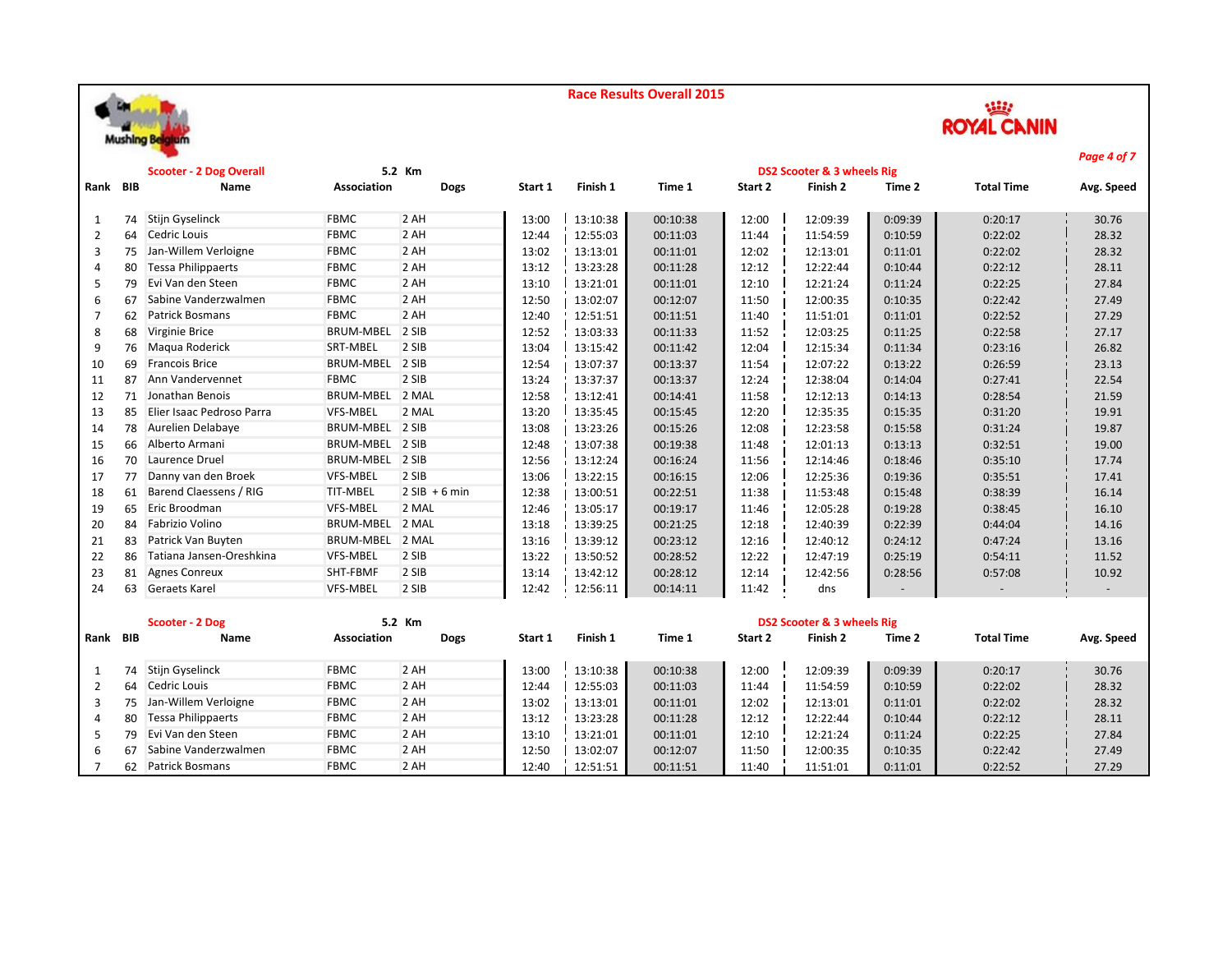



|                |            |                            |                    |                 |         |          |          |         |                                |         |                   | Page 5 of 7 |
|----------------|------------|----------------------------|--------------------|-----------------|---------|----------|----------|---------|--------------------------------|---------|-------------------|-------------|
|                |            | <b>Scooter - 2 Dog NB1</b> |                    | 5.2 Km          |         |          |          |         | DS2 NB1 Scooter & 3 wheels Rig |         |                   |             |
| Rank BIB       |            | Name                       | <b>Association</b> | <b>Dogs</b>     | Start 1 | Finish 1 | Time 1   | Start 2 | Finish 2                       | Time 2  | <b>Total Time</b> | Avg. Speed  |
| 1              | 68         | Virginie Brice             | <b>BRUM-MBEL</b>   | 2 SIB           | 12:52   | 13:03:33 | 00:11:33 | 11:52   | 12:03:25                       | 0:11:25 | 0:22:58           | 27.17       |
| 2              | 76         | Magua Roderick             | SRT-MBEL           | 2 SIB           | 13:04   | 13:15:42 | 00:11:42 | 12:04   | 12:15:34                       | 0:11:34 | 0:23:16           | 26.82       |
| 3              | 69         | <b>Francois Brice</b>      | <b>BRUM-MBEL</b>   | 2 SIB           | 12:54   | 13:07:37 | 00:13:37 | 11:54   | 12:07:22                       | 0:13:22 | 0:26:59           | 23.13       |
| 4              | 87         | Ann Vandervennet           | <b>FBMC</b>        | 2 SIB           | 13:24   | 13:37:37 | 00:13:37 | 12:24   | 12:38:04                       | 0:14:04 | 0:27:41           | 22.54       |
| 5              | 78         | Aurelien Delabaye          | BRUM-MBEL 2 SIB    |                 | 13:08   | 13:23:26 | 00:15:26 | 12:08   | 12:23:58                       | 0:15:58 | 0:31:24           | 19.87       |
| 6              | 66         | Alberto Armani             | BRUM-MBEL          | 2 SIB           | 12:48   | 13:07:38 | 00:19:38 | 11:48   | 12:01:13                       | 0:13:13 | 0:32:51           | 19.00       |
| $\overline{7}$ | 70         | Laurence Druel             | BRUM-MBEL 2 SIB    |                 | 12:56   | 13:12:24 | 00:16:24 | 11:56   | 12:14:46                       | 0:18:46 | 0:35:10           | 17.74       |
| 8              | 77         | Danny van den Broek        | VFS-MBEL           | 2 SIB           | 13:06   | 13:22:15 | 00:16:15 | 12:06   | 12:25:36                       | 0:19:36 | 0:35:51           | 17.41       |
| 9              | 61         | Barend Claessens / RIG     | <b>TIT-MBEL</b>    | $2$ SIB + 6 min | 12:38   | 13:00:51 | 00:22:51 | 11:38   | 11:53:48                       | 0:15:48 | 0:38:39           | 16.14       |
| 10             | 86         | Tatiana Jansen-Oreshkina   | <b>VFS-MBEL</b>    | 2 SIB           | 13:22   | 13:50:52 | 00:28:52 | 12:22   | 12:47:19                       | 0:25:19 | 0:54:11           | 11.52       |
| 11             | 81         | <b>Agnes Conreux</b>       | SHT-FBMF           | 2 SIB           | 13:14   | 13:42:12 | 00:28:12 | 12:14   | 12:42:56                       | 0:28:56 | 0:57:08           | 10.92       |
| 12             | 63         | <b>Geraets Karel</b>       | <b>VFS-MBEL</b>    | 2 SIB           | 12:42   | 12:56:11 | 00:14:11 | 11:42   | dns                            |         |                   |             |
|                |            | Scooter - 2 Dog NB         |                    | 5.2 Km          |         |          |          |         | DS2 NB2 Scooter & 3 wheels Rig |         |                   |             |
| Rank           | <b>BIB</b> | Name                       | <b>Association</b> | <b>Dogs</b>     | Start 1 | Finish 1 | Time 1   | Start 2 | Finish 2                       | Time 2  | <b>Total Time</b> | Avg. Speed  |
|                |            |                            |                    |                 |         |          |          |         |                                |         |                   |             |
| 1              | 71         | Jonathan Benois            | <b>BRUM-MBEL</b>   | 2 MAL           | 12:58   | 13:12:41 | 00:14:41 | 11:58   | 12:12:13                       | 0:14:13 | 0:28:54           | 21.59       |
| 2              | 85         | Elier Isaac Pedroso Parra  | <b>VFS-MBEL</b>    | 2 MAL           | 13:20   | 13:35:45 | 00:15:45 | 12:20   | 12:35:35                       | 0:15:35 | 0:31:20           | 19.91       |
| 3              | 65         | Eric Broodman              | <b>VFS-MBEL</b>    | 2 MAL           | 12:46   | 13:05:17 | 00:19:17 | 11:46   | 12:05:28                       | 0:19:28 | 0:38:45           | 16.10       |
| 4              | 84         | Fabrizio Volino            | BRUM-MBEL 2 MAL    |                 | 13:18   | 13:39:25 | 00:21:25 | 12:18   | 12:40:39                       | 0:22:39 | 0:44:04           | 14.16       |
| 5              | 83         | Patrick Van Buyten         | BRUM-MBEL 2 MAL    |                 | 13:16   | 13:39:12 | 00:23:12 | 12:16   | 12:40:12                       | 0:24:12 | 0:47:24           | 13.16       |
|                |            | <b>4 Dogs Overall</b>      |                    | 7.3 Km          |         |          |          |         |                                |         |                   |             |
| Rank           | <b>BIB</b> | Name                       | Association        | <b>Dogs</b>     | Start 1 | Finish 1 | Time 1   | Start 2 | Finish 2                       | Time 2  | <b>Total Time</b> | Avg. Speed  |
| 1              |            | 101 Niels Havenaar         | <b>SCCNL</b>       | 4 SIB           | 14:06   | 14:21:58 | 00:15:58 | 12:50   | 13:07:31                       | 0:17:31 | 0:33:29           | 26.16       |
| $\overline{2}$ | 94         | Ludovic Brasseur           | <b>BRUM-MBEL</b>   | 4 SIB           | 13:52   | 14:09:34 | 00:17:34 | 12:38   | 12:56:35                       | 0:18:35 | 0:36:09           | 24.23       |
| 3              |            | 100 Ferry Dalmaijer        | <b>DASSC</b>       | 4 SIB           | 14:02   | 14:23:03 | 00:21:03 | 12:48   | 13:10:31                       | 0:22:31 | 0:43:34           | 20.11       |
| 4              | 98         | <b>Steve Huybrechts</b>    | SRT-MBEL           | 4 SIB           | 13:58   | 14:21:32 | 00:23:32 | 12:44   | 13:06:20                       | 0:22:20 | 0:45:52           | 19.10       |
| 5              | 96         | xavier Dasseville          | <b>BRUM-MBEL</b>   | 3 SIB           | 13:54   | 14:21:30 | 00:27:30 | 12:40   | 13:04:28                       | 0:24:28 | 0:51:58           | 16.86       |
| 6              | 89         | Alex Couwenberg            | VFS-MBEL           | 4 GR-MAL        | 13:40   | 14:07:01 | 00:27:01 | 12:30   | 12:55:26                       | 0:25:26 | 0:52:27           | 16.70       |
| 7              | 97         | Jeroen van der Linde       | <b>VFS-MBEL</b>    | 4 SIB           | 13:56   | 14:24:20 | 00:28:20 | 12:42   | 13:10:36                       | 0:28:36 | 0:56:56           | 15.39       |
| 8              | 99         | <b>Trudi Nieuwerf</b>      | <b>VFS-MBEL</b>    | 4 SIB           | 14:00   | 14:30:55 | 00:30:55 | 12:46   | 13:19:22                       | 0:33:22 | 1:04:17           | 13.63       |
| 9              | 90         | Rob Dogger                 | <b>VFS-MBEL</b>    | 4 MAL           | 13:42   | 14:20:05 | 00:38:05 | 12:32   | 13:06:51                       | 0:34:51 | 1:12:56           | 12.01       |
| 10             | 103        | <b>Patrick Schollaert</b>  | SRT-MBEL           | 4 GR-MAL/SIB/AH | 14:10   | 14:48:59 | 00:38:59 | 13:22   | 14:06:53                       | 0:44:53 | 1:23:52           | 10.45       |
| 11             | 104        | <b>Boelen Maryline</b>     | SGT-FBMF           | 4 AH            | 14:12   | 15:13:29 | 01:01:29 | 12:56   | 13:43:32                       | 0:47:32 | 1:49:01           | 8.04        |
| 12             |            | 92 Hilde Lelie             | <b>VFS-MBEL</b>    | 3 SIB           | 14:08   | 14:39:40 | 00:31:40 | 12:36   | dnf                            |         |                   |             |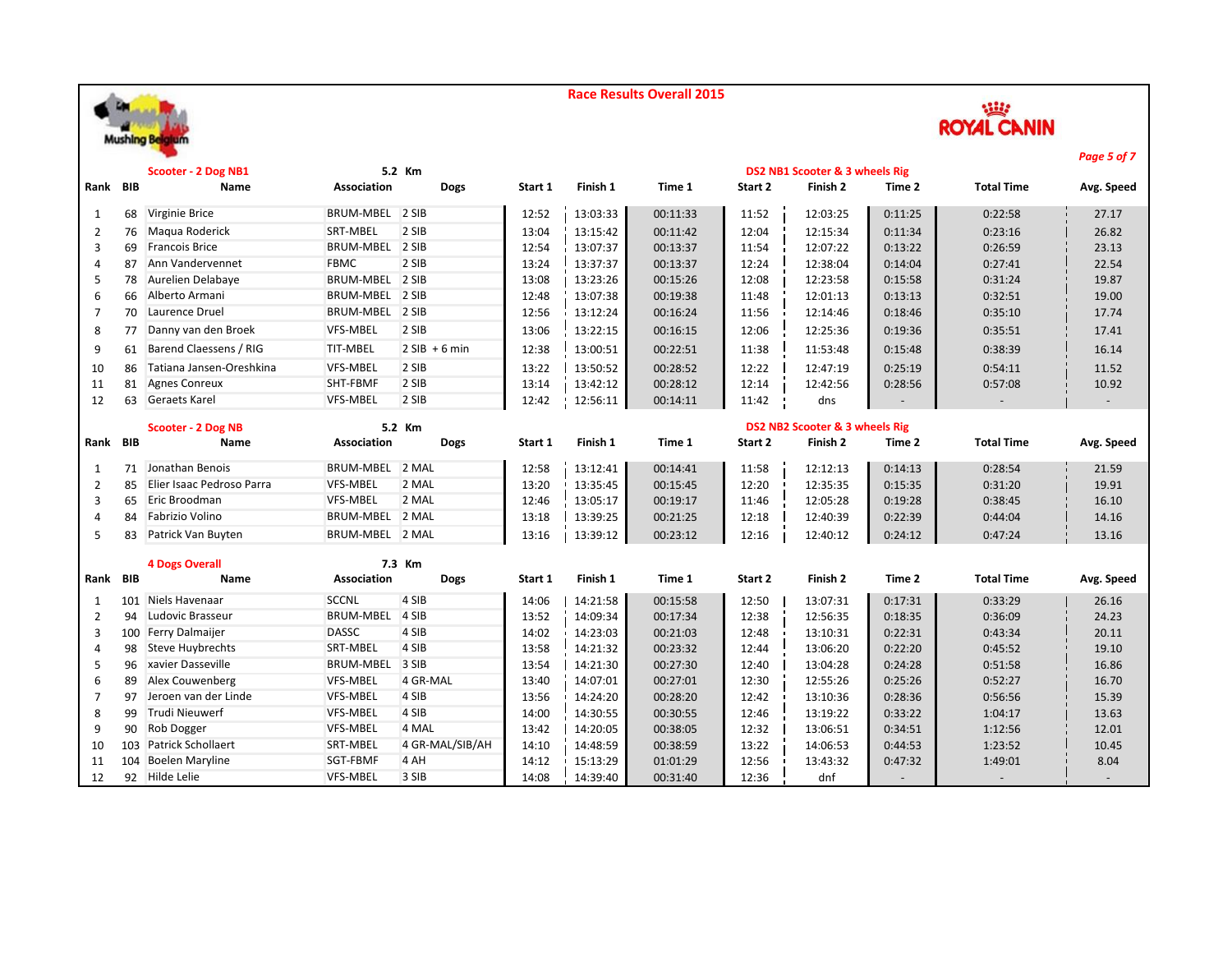**ROYAL CANIN Mushing Bel** *Page 6 of 7* **4 Dogs NB2 7.3 Km DR4 NB2 Dryland Rig Rank BIB Name Association Dogs Start 1 Finish 1 Time 1 Start 2 Finish 2 Time 2 Total Time Avg. Speed** 1 89 Alex Couwenberg VFS-MBEL 4 GR-MAL 13:40 | 14:07:01 0:27:01 12:30 0:25:26 2 90 Rob Dogger VFS-MBEL 4 MAL 13:42 14:20:05 00:38:05 12:32 13:06:51 0:34:51 1:12:56 12.01 **4 Dogs NB1 7.3 Km DR4 NB1 Dryland Rig Rank BIB Name Association Dogs Start 1 Finish 1 Time 1 Start 2 Finish 2 Time 2 Total Time Avg. Speed** 1 101 Niels Havenaar SCCNL 4 SIB 14:06 14:21:58 00:15:58 12:50 13:07:31 0:17:31 0:33:29 26.16 2 94 Ludovic Brasseur BRUM-MBEL 4 SIB 13:52 14:09:34 00:17:34 12:38 12:56:35 0:18:35 0:36:09 24.23 3 100 Ferry Dalmaijer DASSC 4 SIB 14:02 14:23:03 00:21:03 12:48 13:10:31 0:22:31 0:43:34 20.11 4 98 Steve Huybrechts SRT-MBEL 4 SIB 13:58 14:21:32 00:23:32 12:44 13:06:20 0:22:20 0:45:52 19.10 5 96 xavier Dasseville BRUM-MBEL 3 SIB 13:54 14:21:30 00:27:30 12:40 13:04:28 0:24:28 0:51:58 16.86 6 97 Jeroen van der Linde VFS-MBEL 4 SIB 13:56 14:24:20 00:28:20 12:42 13:10:36 0:28:36 0:56:56 15.39 7 99 Trudi Nieuwerf VFS-MBEL 4 SIB 14:00 14:30:55 00:30:55 12:46 13:19:22 0:33:22 1:04:17 13.63 8 92 Hilde Lelie VFS-MBEL 3 SIB 14:08 14:39:40 00:31:40 12:36 dnf - - - **4 Dogs 7.3 Km DR4 Dryland Rig Rank BIB Name Association Dogs Start 1 Finish 1 Time 1 Start 2 Finish 2 Time 2 Total Time Avg. Speed** 1 103 Patrick Schollaert SRT-MBEL 4 GR-MAL/SIB/AH 14:10 14:48:59 00:38:59 13:22 14:06:53 0:44:53 1:23:52 10.45 2 104 Boelen Maryline SGT-FBMF 4 AH 14:12 15:13:29 01:01:29 12:56 13:43:32 0:47:32 1:49:01 8.04 **6 Dogs Overall 8.8 Km DR6 Dryland RigRank BIB Name Association Dogs Start 1 Finish 1 Time 1 Start 2 Finish 2 Time 2 Total Time Avg. Speed** 1 105 Gunter De Backer FBMC 5 AH 14:14 | 14:32:59 | 00:18:59 13:00 | 13:18:32 0:18:32 | 0:37:31 | 28.15 2 24 Theo Smedts MHSC 6 SIB 14:30 14:52:21 00:22:21 13:16 13:39:05 0:23:05 0:45:26 23.24 3 102 Diana van der kaaij van andel NDS-FBMC 6 SIB 14:26 14:50:24 00:24:24 13:12 13:37:49 0:25:49 0:50:13 21.03 4 95 Franky Veyt VFS-MBEL 6 SIB 14:32 14:56:57 00:24:57 13:18 13:46:59 0:28:59 0:53:56 19.58 5 107 Barend Claessens TIT-MBEL 6 SIB 14:18 14:47:59 00:29:59 13:04 13:36:44 0:32:44 1:02:43 16.84 6 106 Alex De fouw VFS-MBEL 6 SIB 14:16 14:44:33 00:28:33 13:02 13:36:17 0:34:17 1:02:50 16.81 7 25 Franky De Backer SRT-MBEL 6 SIB 14:34 15:08:35 00:34:35 13:20 0:33:20 1:07:55 1:5.55

8 108 Jean Pierre Dupont BRUM-MBEL 5 SIB 14:20 | 14:56:56 | 00:36:56 | 13:06 | 13:42:15 | 0:36:15 | 1:13:11 14.43 110 Larissa Vanhercke VFS-MBEL 5 MAL/SIB 14:24 15:00:42 00:36:42 13:10 13:47:36 0:37:36 1:14:18 14.21 88 Koert Hubner DASSC 6 SIB 14:28 15:11:36 00:43:36 13:14 13:54:49 0:40:49 1:24:25 12.51 109 Dominique Milosevich SHT-FBMF 6 SIB 14:22 15:17:11 00:55:11 13:08 13:59:47 0:51:47 1:46:58 9.87

**Race Results Overall 2015**